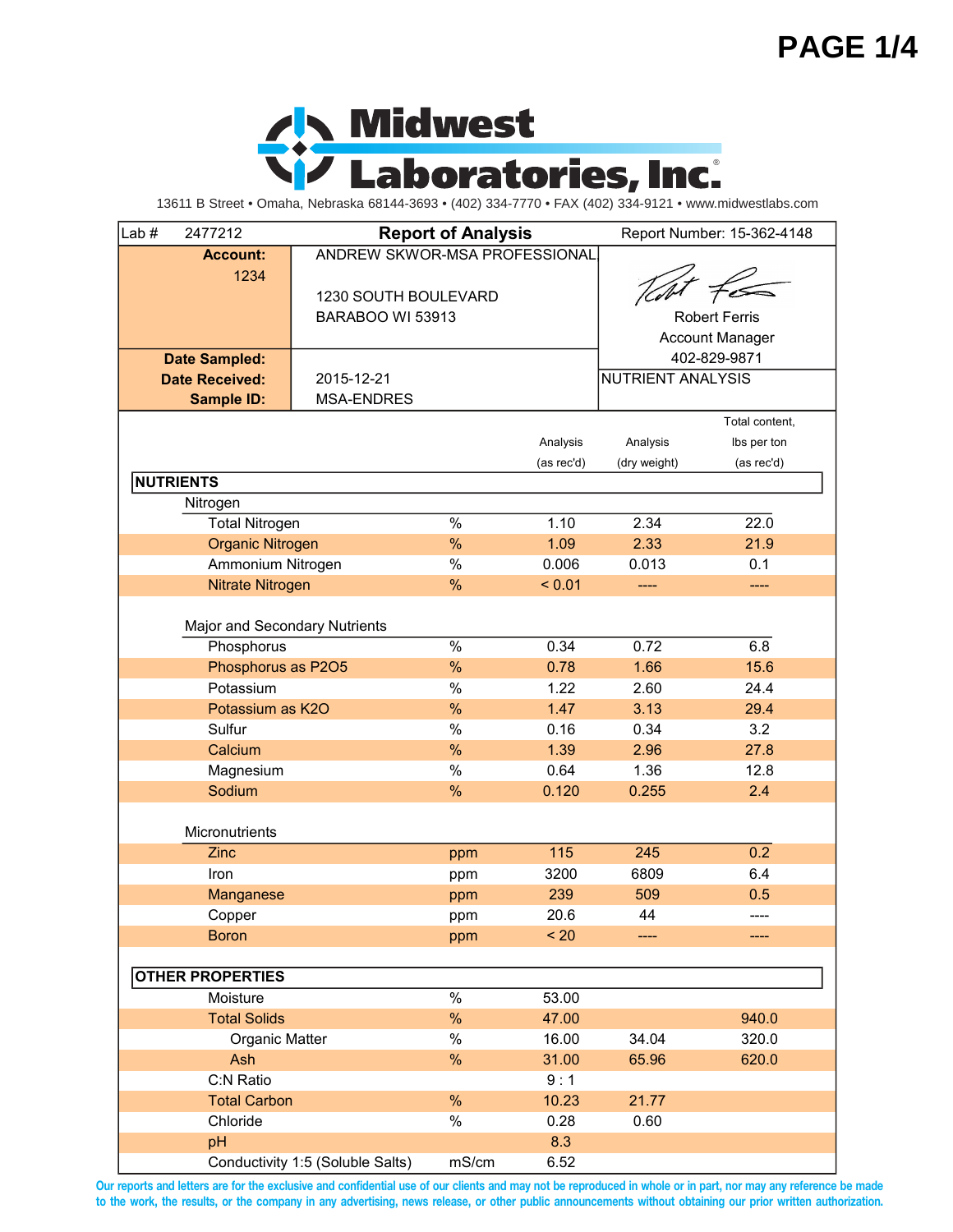

Compost Results Interpretations **Report #:** 15-362-4148

**Page 1 DATE RECEIVED:** 2015-12-21

| Organic Matter %  |                                                                                                                                                                                                                                                                                                  |
|-------------------|--------------------------------------------------------------------------------------------------------------------------------------------------------------------------------------------------------------------------------------------------------------------------------------------------|
| 16.00 As Received | Greater than 20% indicates a desirable range for compost on a dry weight basis.                                                                                                                                                                                                                  |
| 34.04 Dry Weight  |                                                                                                                                                                                                                                                                                                  |
|                   | Compost is a significant source of Organic Matter, which is an important supplier of carbon. Organic Matter<br>improves soil and plant efficiency by improving soil physical properties, providing a source of energy to beneficial<br>organisms, and enhancing the reservoir of soil nutrients. |

| C/N Ratio |  |
|-----------|--|
|           |  |

9.3:1 20-30 indicates an ideal range for the initial compost process. 10-20 indicates an ideal range for a finished compost.

> All organic matter is made up of substantial amounts of carbon with lesser amounts of nitrogen. The balance of these two elements is called the Carbon/Nitrogen Ratio. For the best performance, the compost pile requires the correct proportion of carbon for energy and nitrogen for protein production. If the C:N ratio is too high (excess carbon) decomposition slows down. If the C:N ratio is too low (excess Nitrogen) the compost pile could be difficult to manage.

| Moisture % |                                                                                                                                                                                                                                                                                                                                    |
|------------|------------------------------------------------------------------------------------------------------------------------------------------------------------------------------------------------------------------------------------------------------------------------------------------------------------------------------------|
|            | 53.00<br>$<35\%$ = Indicates overly dry compost                                                                                                                                                                                                                                                                                    |
|            | >55% = Indicates overly wet compost                                                                                                                                                                                                                                                                                                |
|            | Moisture Percent is the measure of water present in the compost and expressed as a percentage of total weight. Moisture<br>present affects handling and transport. Overly dry will be light and dusty while overly wet will be heavy and clumpy. A<br>desirable moisture content of finished compost will range between 40 to 50%. |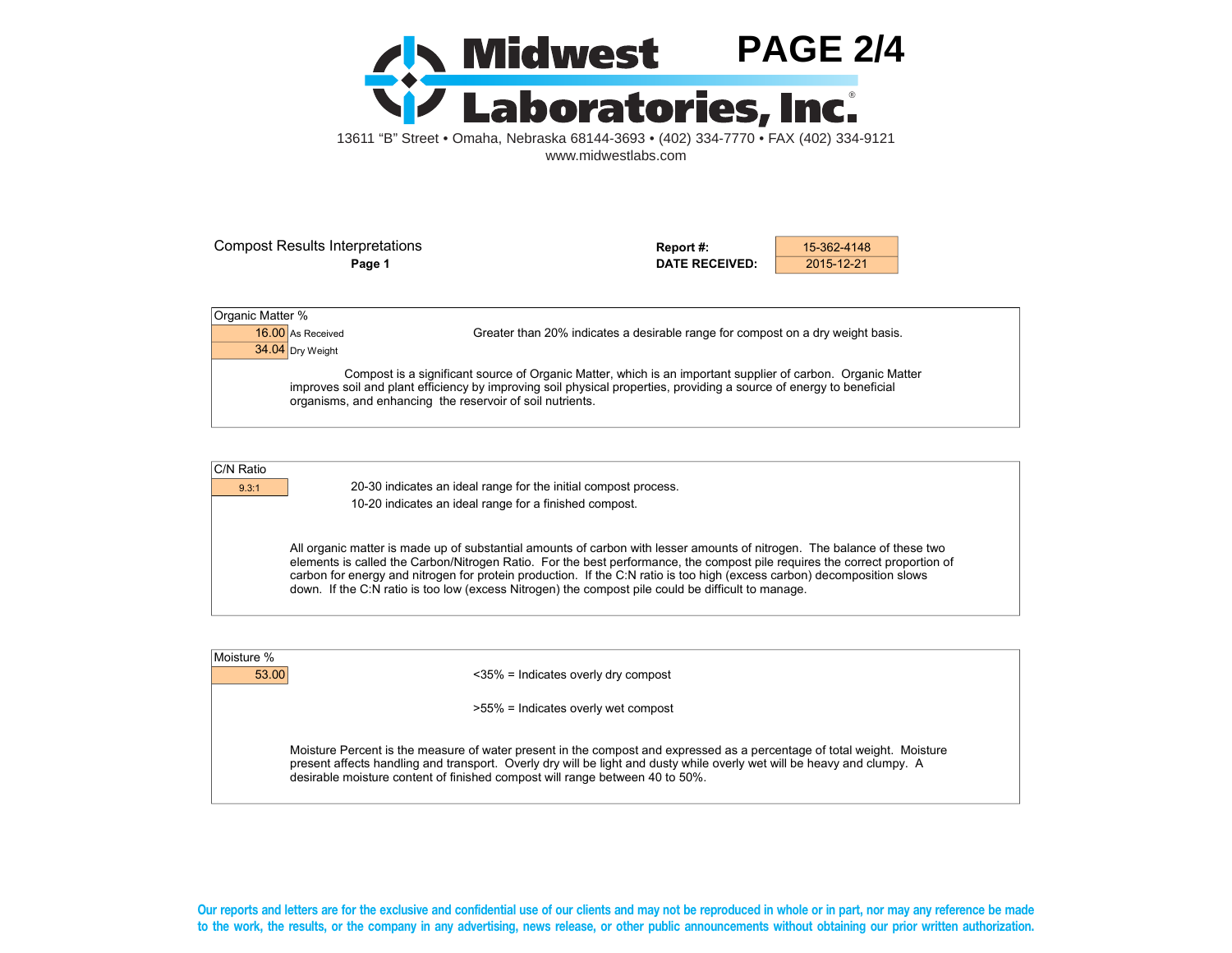

| <b>Compost Results Interpretations</b> | Report #:             | 15-362-4148 |
|----------------------------------------|-----------------------|-------------|
| Page 2                                 | <b>DATE RECEIVED:</b> | 2015-12-21  |

Conductivity or Soluble Salts measures the conductance of electrical current in a liquid compost slurry. Excessive soluble salt content in a compost can prevent or delay seed germination and proper root growth. Conductivity analysis is done on a 1:5 basis.

| Conductivity 1:5          |                                                                             |
|---------------------------|-----------------------------------------------------------------------------|
| 6.5                       |                                                                             |
| <b>Conductivity Level</b> | Interpretation                                                              |
| Greater than 10           | Very High nutrient content. Use for Ag Applications                         |
| $5 - 10$                  | High nutrient content. Use for Ag Applications                              |
| $3 - 5$                   | Higher than desirable for salt sensitive plants, some loss of vigor         |
| $0.6 - 3$                 | Desirable range for most plants                                             |
| $0.3 - 0.6$               | Ideal range for greenhouse growth media                                     |
| $0.0 - 0.3$               | Very Low: Indicates very low nutrient status: plants may show deficiencies. |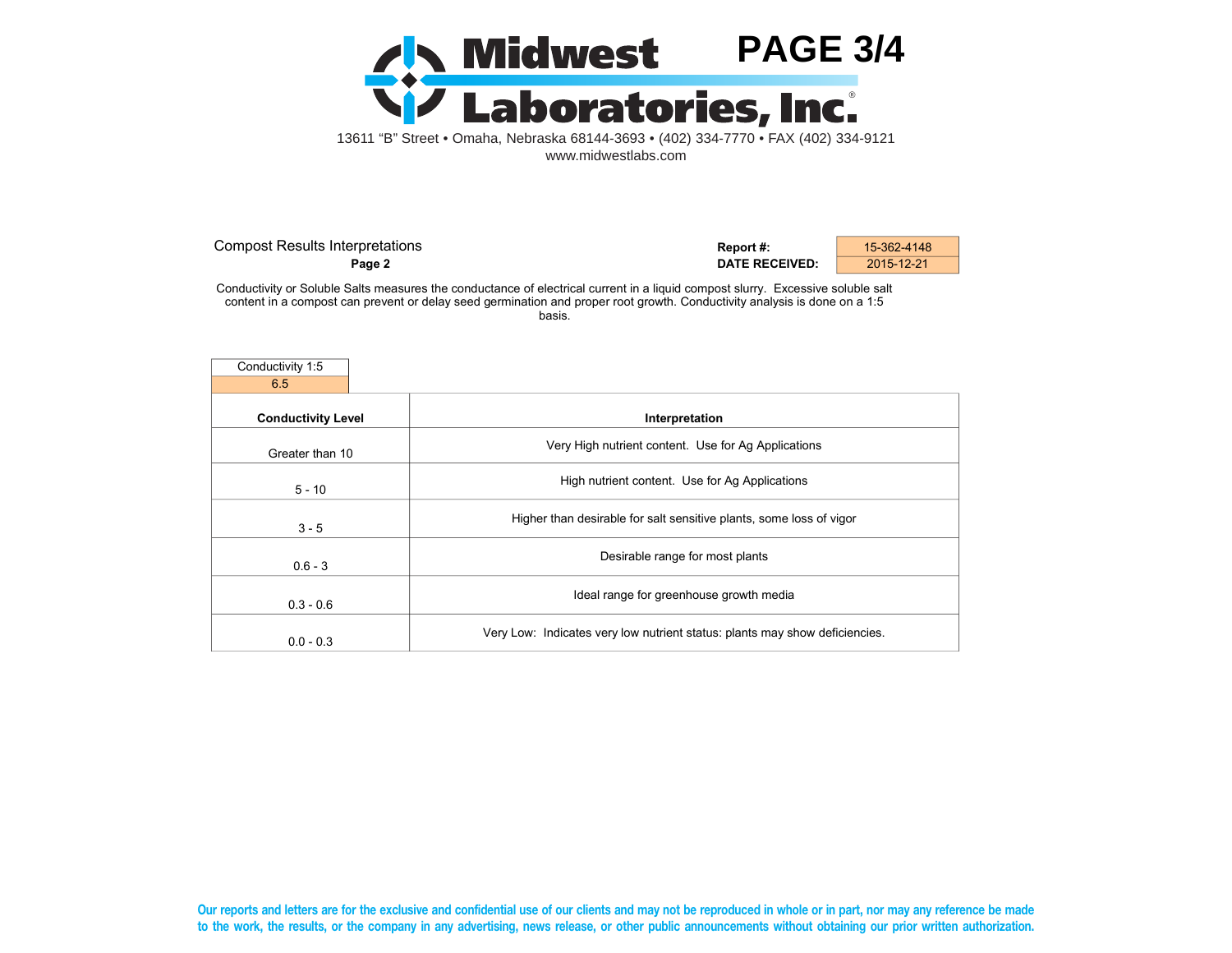

| <b>Compost Results Interpretations</b>                                                                                            | Report#:                                                                                                               | 15-362-4148 |  |  |
|-----------------------------------------------------------------------------------------------------------------------------------|------------------------------------------------------------------------------------------------------------------------|-------------|--|--|
| Page 3                                                                                                                            | DATE RECEIVED:                                                                                                         | 2015-12-21  |  |  |
|                                                                                                                                   |                                                                                                                        |             |  |  |
| pH Value                                                                                                                          |                                                                                                                        |             |  |  |
| 8.3                                                                                                                               | 0 to 14 scale with 6 to 8 as normal pH levels for compost                                                              |             |  |  |
|                                                                                                                                   | A pH in the 6 to 8 pH range indicates a more mature compost                                                            |             |  |  |
| pH measures the acidity or alkalinity of the compost, and is a measurement of the hydrogen ion activity of a soil or compost on a |                                                                                                                        |             |  |  |
|                                                                                                                                   | logarithmic scale. The pH scale ranges from 0 to 14 and 7 indicates a neutral pH. Growing media with a higher pH or pH |             |  |  |
| greater than 7 can benefit from a compost that has a more acidic pH or pH below 7. This type of application will possibly         |                                                                                                                        |             |  |  |
| lower the soil pH making the soil more conducive to plants that thrive in a more acidic soil condition.                           |                                                                                                                        |             |  |  |

| Nutrient Index (Ag Index)<br>8.4                                                                                                            |                            |  |                                                                                           |  | The Nutrient Index normally runs between 1 and 10.                            |                                                     |                        |  |                  |
|---------------------------------------------------------------------------------------------------------------------------------------------|----------------------------|--|-------------------------------------------------------------------------------------------|--|-------------------------------------------------------------------------------|-----------------------------------------------------|------------------------|--|------------------|
| The Nutrient Index is obtained by dividing the total nutrients (N,P,K) by the amount of salt (Sodium and Chloride). The higher the Nutrient |                            |  |                                                                                           |  | Index the less chance of having a toxic buildup of Sodium (salt) in the soil. |                                                     |                        |  |                  |
|                                                                                                                                             | <b>AG INDEX CHART</b>      |  |                                                                                           |  |                                                                               |                                                     |                        |  |                  |
|                                                                                                                                             |                            |  |                                                                                           |  |                                                                               |                                                     |                        |  |                  |
|                                                                                                                                             | salt<br>injury<br>possible |  | use on soils with excellent drainage characteristics.<br>good water quality and low salts |  |                                                                               | you may use on soils with poor drainage, poor water | quality, or high salts |  | for<br>all soils |

| Nutrients (N+P205+K20) |                                     |                                                                                                                                                                                                                                                                                                                                                                                      |
|------------------------|-------------------------------------|--------------------------------------------------------------------------------------------------------------------------------------------------------------------------------------------------------------------------------------------------------------------------------------------------------------------------------------------------------------------------------------|
| 7.13                   | Average Nutrient Content Dry Weight | $<$ 2 = Low, $>$ 5 = High                                                                                                                                                                                                                                                                                                                                                            |
| $1 - 1 - 1.5$          | Rating As Received                  |                                                                                                                                                                                                                                                                                                                                                                                      |
|                        |                                     | The most commonly used compost data is the amount of Nitrogen, Phosphate, and Potash (abbreviated as N.P.K) present<br>and the information is similar to that found in common fertilizers. If a compost result has the rating 1-2-2 it means that the compost has<br>1% Nitrogen, 2% Phosphate and 2% Potash. Most compost tests will have a average nutrient level (N+P+K) of < 5%. |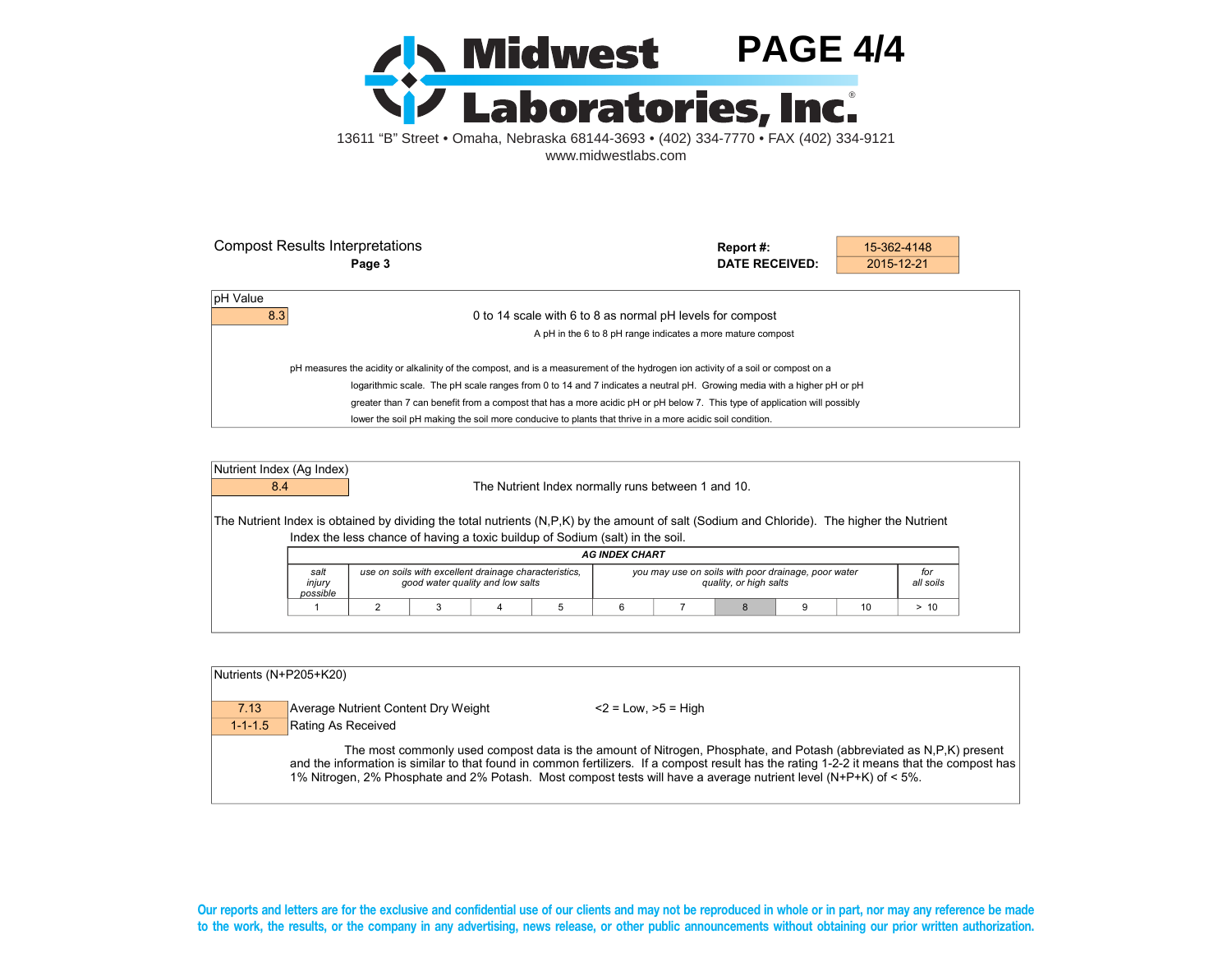## **PAGE 1/4**



13611 B Street • Omaha, Nebraska 68144-3693 • (402) 334-7770 • FAX (402) 334-9121 • www.midwestlabs.com

| Lab# | 2477214                       |                                  | <b>Report of Analysis</b> |            |              | Report Number: 15-362-4150 |
|------|-------------------------------|----------------------------------|---------------------------|------------|--------------|----------------------------|
|      | <b>Account:</b>               | Andrew Skwor-MSA Professional    |                           |            |              |                            |
|      | 1234                          |                                  |                           |            |              |                            |
|      |                               | 1230 South Boulevard             |                           |            |              |                            |
|      |                               | Baraboo WI 53913                 |                           |            |              | <b>Robert Ferris</b>       |
|      |                               |                                  |                           |            |              | <b>Account Manager</b>     |
|      | <b>Date Sampled:</b>          |                                  |                           |            |              | 402-829-9871               |
|      | <b>Date Received:</b>         | 2015-12-21                       |                           |            |              |                            |
|      | <b>Sample ID:</b>             | <b>MSA-HOFFMAN</b>               |                           |            |              |                            |
|      |                               |                                  |                           |            |              | Total content,             |
|      |                               |                                  |                           |            |              |                            |
|      |                               |                                  |                           | Analysis   | Analysis     | Ibs per ton                |
|      |                               |                                  |                           | (as rec'd) | (dry weight) | (as rec'd)                 |
|      | <b>NUTRIENTS</b>              |                                  |                           |            |              |                            |
|      | Nitrogen                      |                                  |                           |            |              |                            |
|      | <b>Total Nitrogen</b>         |                                  | $\%$                      | 0.64       | 1.20         | 12.8                       |
|      | <b>Organic Nitrogen</b>       |                                  | %                         | 0.64       | 1.19         | 12.7                       |
|      | Ammonium Nitrogen             |                                  | $\%$                      | 0.005      | 0.009        | 0.1                        |
|      | Nitrate Nitrogen              |                                  | %                         | < 0.01     | ----         | ----                       |
|      |                               |                                  |                           |            |              |                            |
|      | Major and Secondary Nutrients |                                  |                           |            |              |                            |
|      | Phosphorus                    |                                  | %                         | 0.26       | 0.49         | 5.2                        |
|      | Phosphorus as P2O5            |                                  | %                         | 0.60       | 1.13         | 12.0                       |
|      | Potassium                     |                                  | $\%$                      | 0.34       | 0.64         | 6.8                        |
|      | Potassium as K2O              |                                  | %                         | 0.41       | 0.77         | 8.2                        |
|      | Sulfur                        |                                  | $\%$                      | 1.32       | 2.48         | 26.4                       |
|      | Calcium                       |                                  | %                         | 3.07       | 5.77         | 61.4                       |
|      | Magnesium                     |                                  | $\%$                      | 0.66       | 1.24         | 13.2                       |
|      | Sodium                        |                                  | %                         | 0.060      | 0.113        | 1.2                        |
|      |                               |                                  |                           |            |              |                            |
|      | Micronutrients                |                                  |                           |            |              |                            |
|      | Zinc                          |                                  | ppm                       | 61.6       | 116          | 0.1                        |
|      | Iron                          |                                  | ppm                       | 3230       | 6071         | 6.5                        |
|      | Manganese                     |                                  | ppm                       | 189        | 355          | 0.4                        |
|      | Copper                        |                                  | ppm                       | < 20       | ----         | ----                       |
|      | <b>Boron</b>                  |                                  | ppm                       | < 20       |              | ----                       |
|      |                               |                                  |                           |            |              |                            |
|      | <b>OTHER PROPERTIES</b>       |                                  |                           |            |              |                            |
|      | Moisture                      |                                  | %                         | 46.80      |              |                            |
|      | <b>Total Solids</b>           |                                  | %                         | 53.20      |              | 1064.0                     |
|      |                               |                                  | $\%$                      |            |              |                            |
|      | Organic Matter                |                                  |                           | 13.20      | 24.81        | 264.0                      |
|      | Ash                           |                                  | %                         | 40.10      | 75.38        | 802.0                      |
|      | C:N Ratio                     |                                  |                           | 13:1       |              |                            |
|      | <b>Total Carbon</b>           |                                  | %                         | 8.08       | 15.19        |                            |
|      | Chloride                      |                                  | $\%$                      | 0.04       | 0.08         |                            |
|      | pH                            |                                  |                           | 7.4        |              |                            |
|      |                               | Conductivity 1:5 (Soluble Salts) | mS/cm                     | 4.4        |              |                            |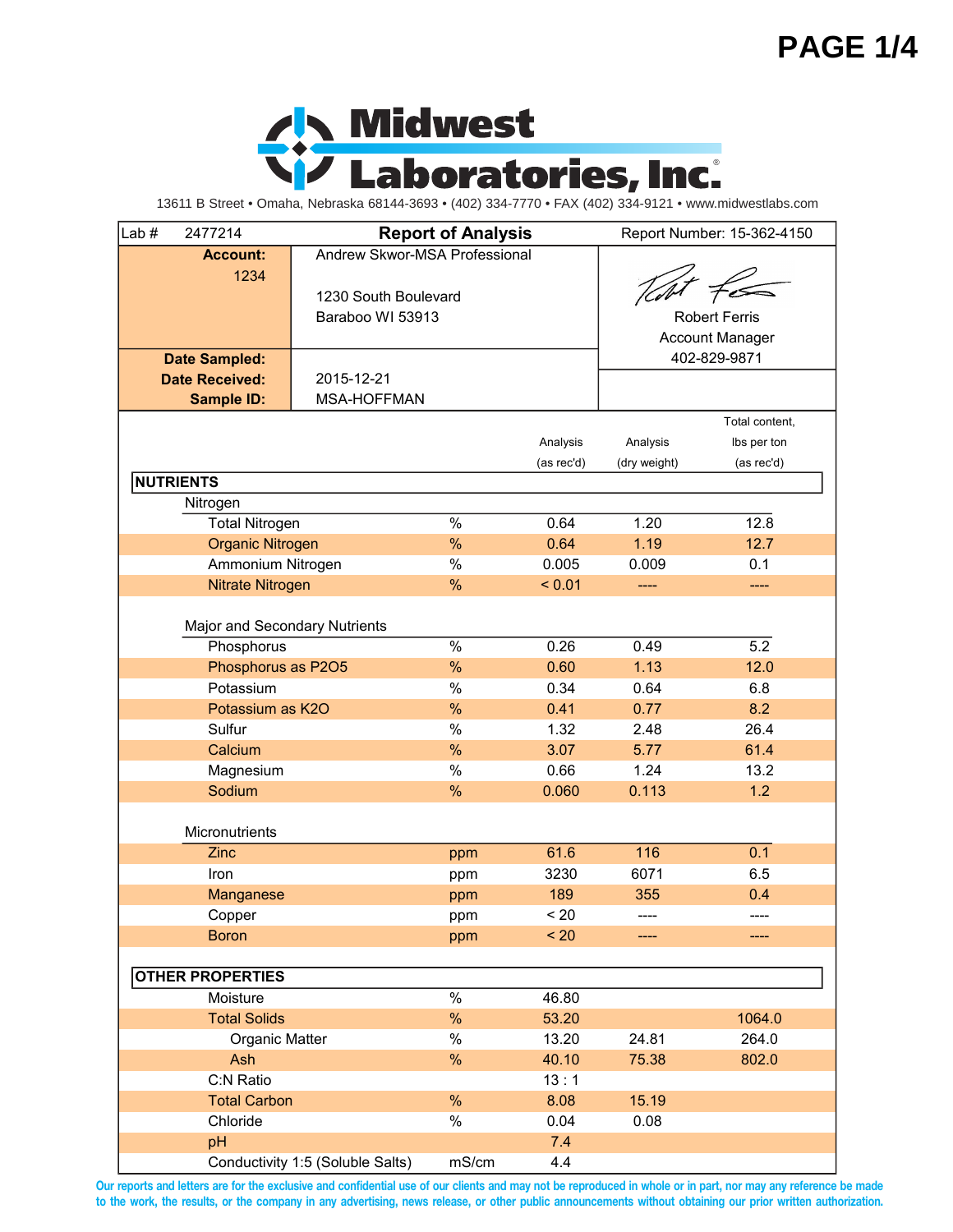

Compost Results Interpretations **Report #:** 15-362-4150

**Page 1 DATE RECEIVED:** 2015-12-21

| Organic Matter %  |                                                                                                                                                                                                                                                                                                  |
|-------------------|--------------------------------------------------------------------------------------------------------------------------------------------------------------------------------------------------------------------------------------------------------------------------------------------------|
| 13.20 As Received | Greater than 20% indicates a desirable range for compost on a dry weight basis.                                                                                                                                                                                                                  |
| 24.81 Dry Weight  |                                                                                                                                                                                                                                                                                                  |
|                   | Compost is a significant source of Organic Matter, which is an important supplier of carbon. Organic Matter<br>improves soil and plant efficiency by improving soil physical properties, providing a source of energy to beneficial<br>organisms, and enhancing the reservoir of soil nutrients. |

| C/N Ratio |
|-----------|
|           |

12.6:1 20-30 indicates an ideal range for the initial compost process. 10-20 indicates an ideal range for a finished compost.

> All organic matter is made up of substantial amounts of carbon with lesser amounts of nitrogen. The balance of these two elements is called the Carbon/Nitrogen Ratio. For the best performance, the compost pile requires the correct proportion of carbon for energy and nitrogen for protein production. If the C:N ratio is too high (excess carbon) decomposition slows down. If the C:N ratio is too low (excess Nitrogen) the compost pile could be difficult to manage.

| Moisture % |                                                                                                                                                                                                                                                                                                                                    |  |
|------------|------------------------------------------------------------------------------------------------------------------------------------------------------------------------------------------------------------------------------------------------------------------------------------------------------------------------------------|--|
|            |                                                                                                                                                                                                                                                                                                                                    |  |
| 46.80      | $\langle 35\% \rangle$ = Indicates overly dry compost                                                                                                                                                                                                                                                                              |  |
|            |                                                                                                                                                                                                                                                                                                                                    |  |
|            | >55% = Indicates overly wet compost                                                                                                                                                                                                                                                                                                |  |
|            | Moisture Percent is the measure of water present in the compost and expressed as a percentage of total weight. Moisture<br>present affects handling and transport. Overly dry will be light and dusty while overly wet will be heavy and clumpy. A<br>desirable moisture content of finished compost will range between 40 to 50%. |  |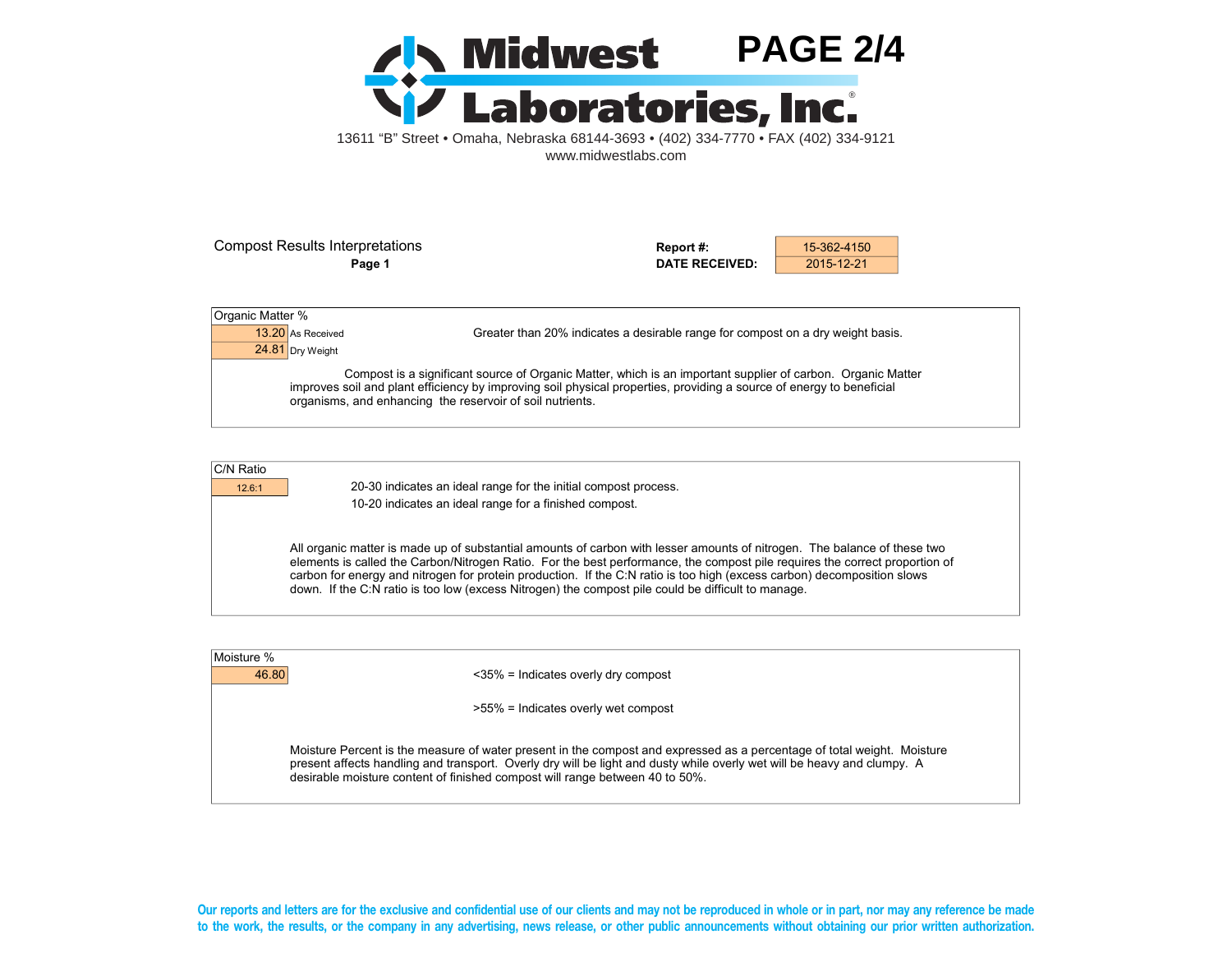

| <b>Compost Results Interpretations</b> | Report #:             | 15-362-4150 |
|----------------------------------------|-----------------------|-------------|
| Page 2                                 | <b>DATE RECEIVED:</b> | 2015-12-21  |

Conductivity or Soluble Salts measures the conductance of electrical current in a liquid compost slurry. Excessive soluble salt content in a compost can prevent or delay seed germination and proper root growth. Conductivity analysis is done on a 1:5 basis.

| Conductivity 1:5          |                                                                             |
|---------------------------|-----------------------------------------------------------------------------|
| 4.4                       |                                                                             |
| <b>Conductivity Level</b> | Interpretation                                                              |
| Greater than 10           | Very High nutrient content. Use for Ag Applications                         |
| $5 - 10$                  | High nutrient content. Use for Ag Applications                              |
| $3 - 5$                   | Higher than desirable for salt sensitive plants, some loss of vigor         |
| $0.6 - 3$                 | Desirable range for most plants                                             |
| $0.3 - 0.6$               | Ideal range for greenhouse growth media                                     |
| $0.0 - 0.3$               | Very Low: Indicates very low nutrient status: plants may show deficiencies. |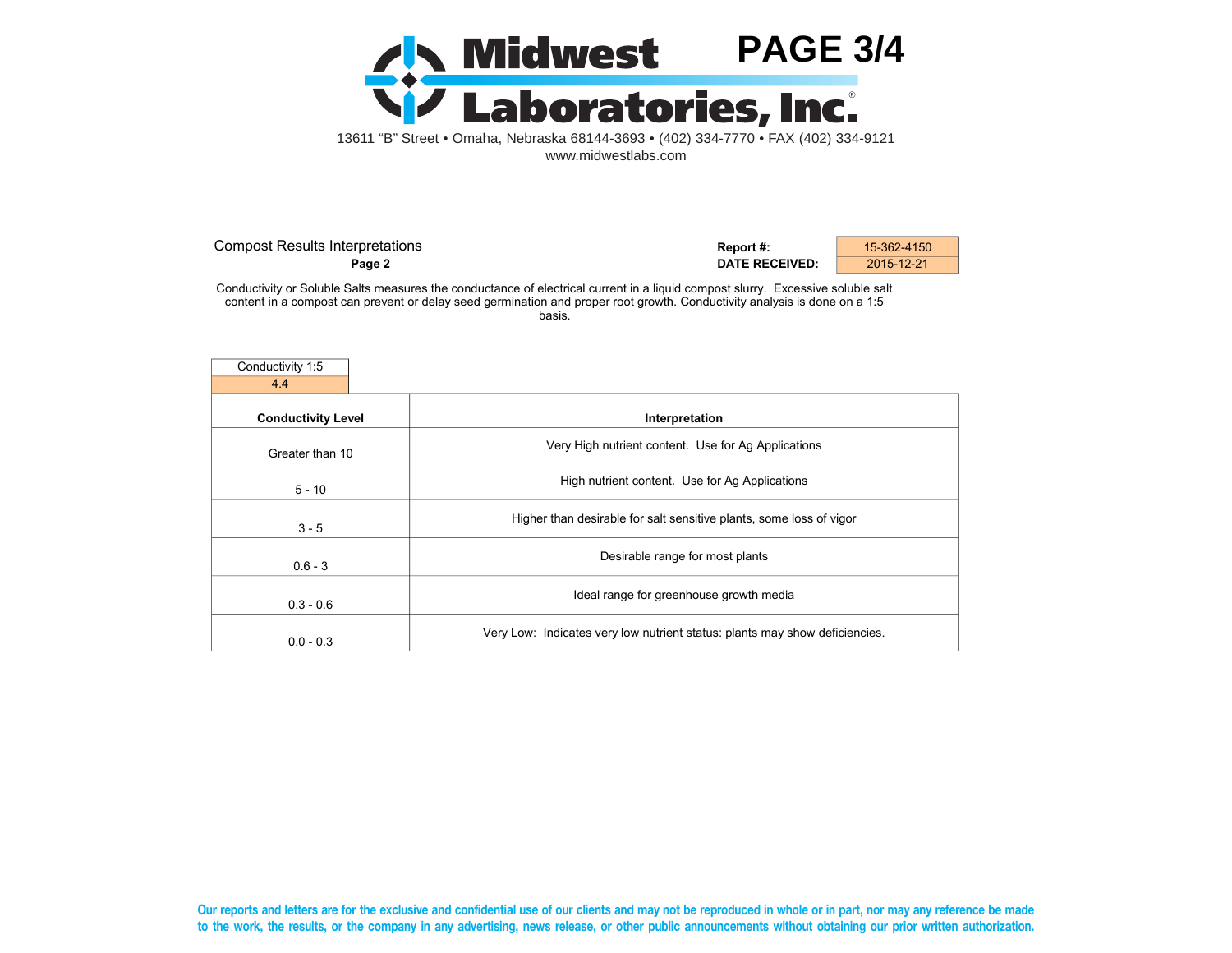

| <b>Compost Results Interpretations</b>                                                                                            | Report#:                                                    | 15-362-4150 |  |
|-----------------------------------------------------------------------------------------------------------------------------------|-------------------------------------------------------------|-------------|--|
| Page 3                                                                                                                            | DATE RECEIVED:                                              | 2015-12-21  |  |
|                                                                                                                                   |                                                             |             |  |
| pH Value                                                                                                                          |                                                             |             |  |
| 7.4                                                                                                                               | 0 to 14 scale with 6 to 8 as normal pH levels for compost   |             |  |
|                                                                                                                                   | A pH in the 6 to 8 pH range indicates a more mature compost |             |  |
| pH measures the acidity or alkalinity of the compost, and is a measurement of the hydrogen ion activity of a soil or compost on a |                                                             |             |  |
| logarithmic scale. The pH scale ranges from 0 to 14 and 7 indicates a neutral pH. Growing media with a higher pH or pH            |                                                             |             |  |
| greater than 7 can benefit from a compost that has a more acidic pH or pH below 7. This type of application will possibly         |                                                             |             |  |
| lower the soil pH making the soil more conducive to plants that thrive in a more acidic soil condition.                           |                                                             |             |  |

| Nutrient Index (Ag Index)<br>$>10$                                                                                                          |                            |                                                                                           | The Nutrient Index normally runs between 1 and 10.                            |                       |                                                     |                        |  |                  |
|---------------------------------------------------------------------------------------------------------------------------------------------|----------------------------|-------------------------------------------------------------------------------------------|-------------------------------------------------------------------------------|-----------------------|-----------------------------------------------------|------------------------|--|------------------|
| The Nutrient Index is obtained by dividing the total nutrients (N,P,K) by the amount of salt (Sodium and Chloride). The higher the Nutrient |                            |                                                                                           | Index the less chance of having a toxic buildup of Sodium (salt) in the soil. |                       |                                                     |                        |  |                  |
|                                                                                                                                             |                            |                                                                                           |                                                                               |                       |                                                     |                        |  |                  |
|                                                                                                                                             |                            |                                                                                           |                                                                               | <b>AG INDEX CHART</b> |                                                     |                        |  |                  |
|                                                                                                                                             | salt<br>injury<br>possible | use on soils with excellent drainage characteristics,<br>good water quality and low salts |                                                                               |                       | you may use on soils with poor drainage, poor water | quality, or high salts |  | for<br>all soils |

| Nutrients (N+P205+K20) |                                     |                                                                                                                                                                                                                                                                                                                                                                                      |
|------------------------|-------------------------------------|--------------------------------------------------------------------------------------------------------------------------------------------------------------------------------------------------------------------------------------------------------------------------------------------------------------------------------------------------------------------------------------|
| 3.10                   | Average Nutrient Content Dry Weight | $<$ 2 = Low, $>$ 5 = High                                                                                                                                                                                                                                                                                                                                                            |
| $0.5 - 0.5 - 0.5$      | Rating As Received                  |                                                                                                                                                                                                                                                                                                                                                                                      |
|                        |                                     | The most commonly used compost data is the amount of Nitrogen, Phosphate, and Potash (abbreviated as N,P,K) present<br>and the information is similar to that found in common fertilizers. If a compost result has the rating 1-2-2 it means that the compost has<br>1% Nitrogen, 2% Phosphate and 2% Potash. Most compost tests will have a average nutrient level (N+P+K) of < 5%. |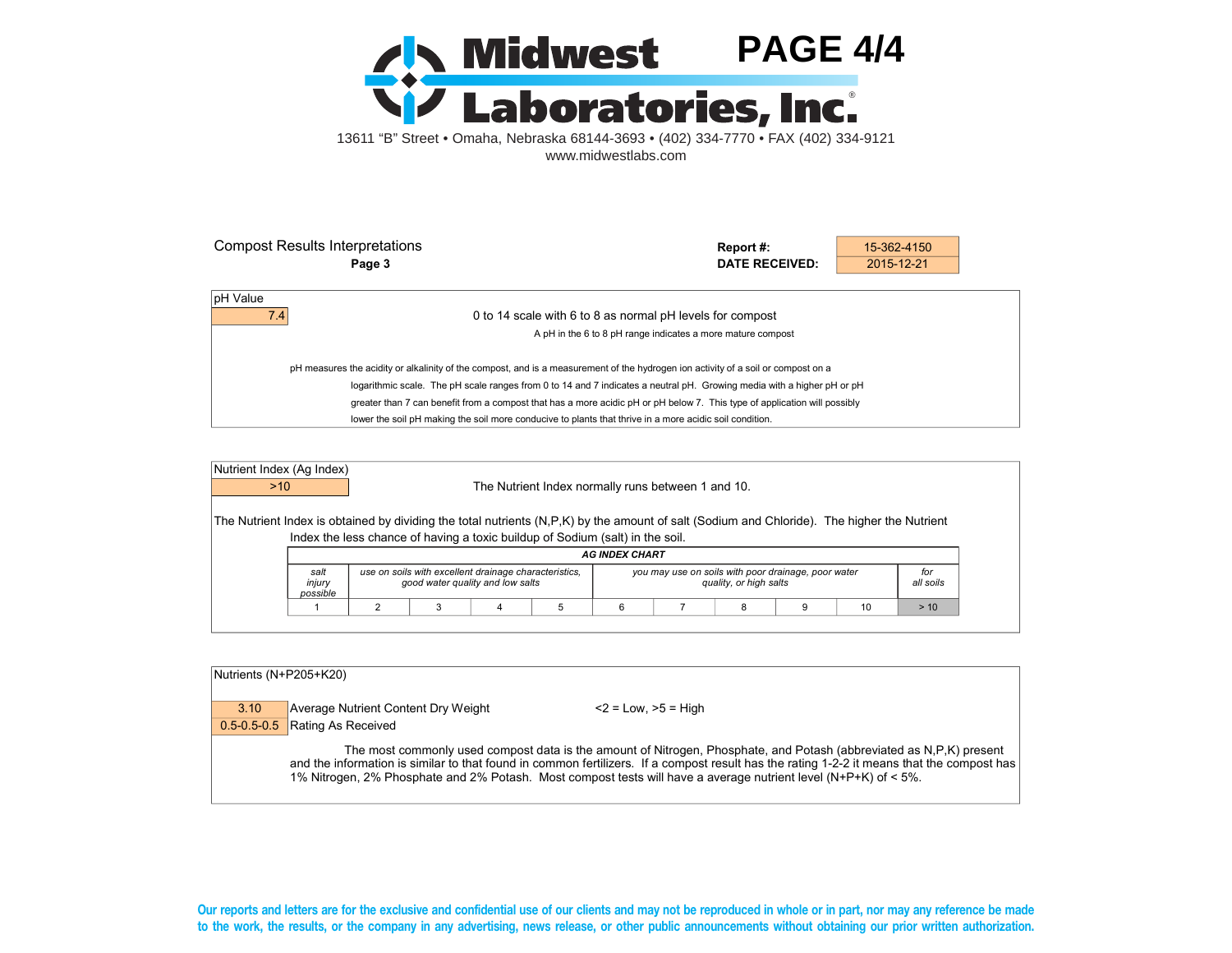## **PAGE 1/4**



13611 B Street • Omaha, Nebraska 68144-3693 • (402) 334-7770 • FAX (402) 334-9121 • www.midwestlabs.com

| 2477213<br>Lab $#$            |                                  | <b>Report of Analysis</b> |            |              | Report Number: 15-362-4149 |
|-------------------------------|----------------------------------|---------------------------|------------|--------------|----------------------------|
| <b>Account:</b>               | Andrew Skwor-MSA                 |                           |            |              |                            |
| 1234                          |                                  |                           |            |              |                            |
|                               | 1230 South Boulevard             |                           |            |              |                            |
|                               | Baraboo WI 53913                 |                           |            |              | <b>Robert Ferris</b>       |
|                               |                                  |                           |            |              | <b>Account Manager</b>     |
| <b>Date Sampled:</b>          |                                  |                           |            |              | 402-829-9871               |
| <b>Date Received:</b>         | 2015-12-21                       |                           |            |              |                            |
| <b>Sample ID:</b>             | <b>MSA-MAIER</b>                 |                           |            |              |                            |
|                               |                                  |                           |            |              | Total content,             |
|                               |                                  |                           | Analysis   | Analysis     | Ibs per ton                |
|                               |                                  |                           | (as rec'd) | (dry weight) | (as rec'd)                 |
| <b>NUTRIENTS</b>              |                                  |                           |            |              |                            |
| Nitrogen                      |                                  |                           |            |              |                            |
| <b>Total Nitrogen</b>         |                                  | $\%$                      | 0.50       | 1.26         | 10.0                       |
| <b>Organic Nitrogen</b>       |                                  | %                         | 0.50       | 1.25         | 9.9                        |
| Ammonium Nitrogen             |                                  | $\%$                      | 0.003      | 0.008        | ----                       |
| Nitrate Nitrogen              |                                  | $\frac{0}{0}$             | < 0.01     | ----         | ----                       |
|                               |                                  |                           |            |              |                            |
| Major and Secondary Nutrients |                                  |                           |            |              |                            |
| Phosphorus                    |                                  | $\%$                      | 0.19       | 0.48         | 3.8                        |
| Phosphorus as P2O5            |                                  | %                         | 0.44       | 1.11         | 8.8                        |
| Potassium                     |                                  | $\%$                      | 0.42       | 1.06         | 8.4                        |
| Potassium as K2O              |                                  | %                         | 0.51       | 1.28         | 10.2                       |
| Sulfur                        |                                  | $\%$                      | 0.10       | 0.25         | 2.0                        |
| Calcium                       |                                  | %                         | 1.29       | 3.24         | 25.8                       |
| Magnesium                     |                                  | $\%$                      | 0.61       | 1.53         | 12.2                       |
| Sodium                        |                                  | %                         | 0.050      | 0.126        | 1.0                        |
|                               |                                  |                           |            |              |                            |
| Micronutrients                |                                  |                           |            |              |                            |
| Zinc                          |                                  | ppm                       | 65.1       | 164          | 0.1                        |
| Iron                          |                                  | ppm                       | 2550       | 6407         | 5.1                        |
| Manganese                     |                                  | ppm                       | 166        | 417          | 0.3                        |
| Copper                        |                                  | ppm                       | < 20       | ----         | ----                       |
| <b>Boron</b>                  |                                  | ppm                       | < 20       |              | ----                       |
|                               |                                  |                           |            |              |                            |
| <b>OTHER PROPERTIES</b>       |                                  |                           |            |              |                            |
| Moisture                      |                                  | %                         | 60.20      |              |                            |
| <b>Total Solids</b>           |                                  |                           | 39.80      |              | 796.0                      |
| Organic Matter                |                                  | $\%$                      | 12.20      | 30.65        | 244.0                      |
| Ash                           |                                  | %                         | 27.60      | 69.35        | 552.0                      |
| C:N Ratio                     |                                  |                           | 15:1       |              |                            |
| <b>Total Carbon</b>           |                                  | %                         | 7.29       | 18.32        |                            |
| Chloride                      |                                  | $\%$                      | 0.02       | 0.05         |                            |
| pH                            |                                  |                           | 8.3        |              |                            |
|                               | Conductivity 1:5 (Soluble Salts) | mS/cm                     | 2.94       |              |                            |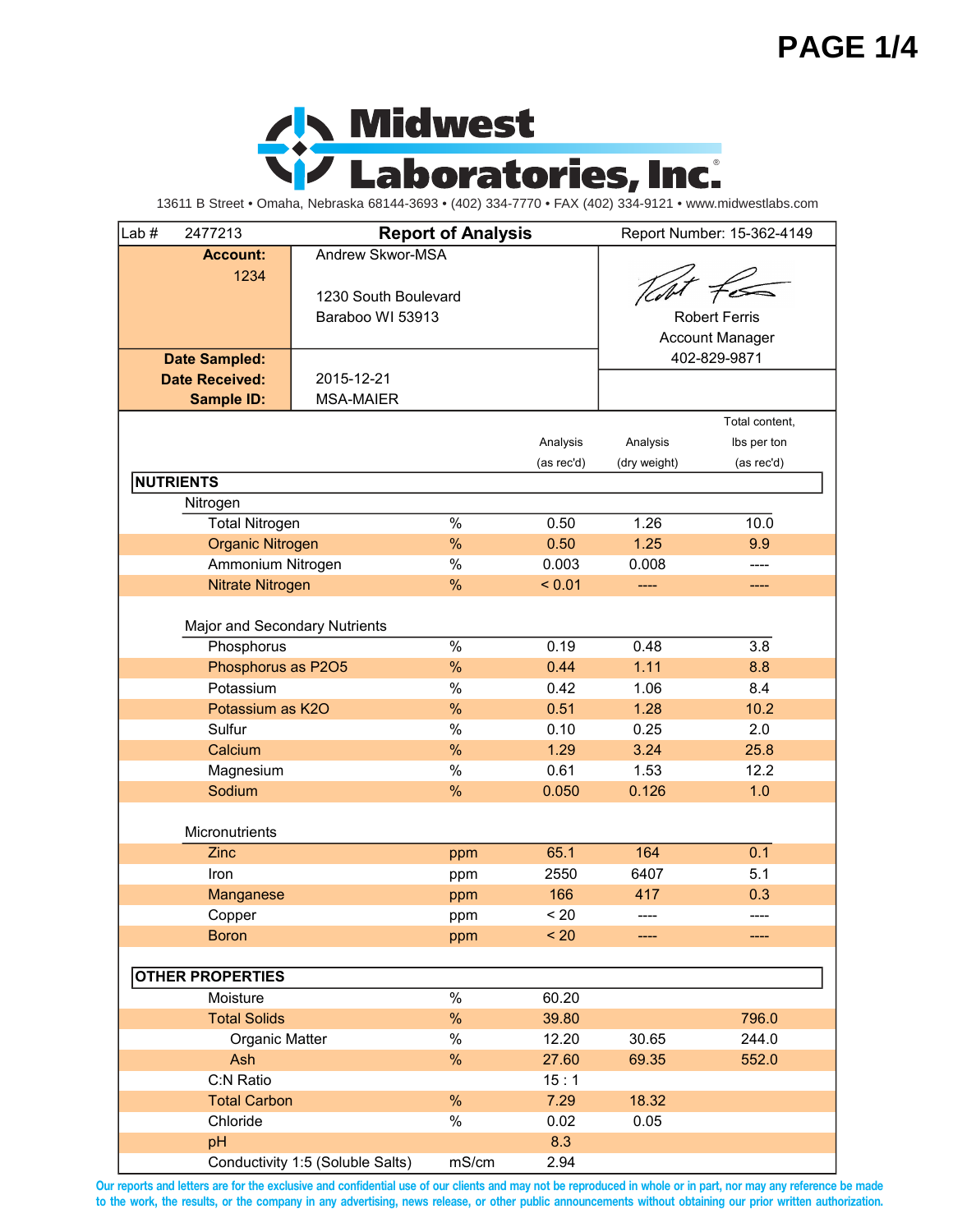

Compost Results Interpretations **Report #:** 15-362-4149

**Page 1 DATE RECEIVED:** 2015-12-21

| Organic Matter %  |                                                                                                                                                                                                                                                                                                  |  |
|-------------------|--------------------------------------------------------------------------------------------------------------------------------------------------------------------------------------------------------------------------------------------------------------------------------------------------|--|
| 12.20 As Received | Greater than 20% indicates a desirable range for compost on a dry weight basis.                                                                                                                                                                                                                  |  |
| 30.65 Dry Weight  |                                                                                                                                                                                                                                                                                                  |  |
|                   | Compost is a significant source of Organic Matter, which is an important supplier of carbon. Organic Matter<br>improves soil and plant efficiency by improving soil physical properties, providing a source of energy to beneficial<br>organisms, and enhancing the reservoir of soil nutrients. |  |

| C/N Ratio |
|-----------|
|           |

14.6:1 20-30 indicates an ideal range for the initial compost process. 10-20 indicates an ideal range for a finished compost.

> All organic matter is made up of substantial amounts of carbon with lesser amounts of nitrogen. The balance of these two elements is called the Carbon/Nitrogen Ratio. For the best performance, the compost pile requires the correct proportion of carbon for energy and nitrogen for protein production. If the C:N ratio is too high (excess carbon) decomposition slows down. If the C:N ratio is too low (excess Nitrogen) the compost pile could be difficult to manage.

| Moisture % |                                                                                                                                                                                                                                                                                                                                    |  |
|------------|------------------------------------------------------------------------------------------------------------------------------------------------------------------------------------------------------------------------------------------------------------------------------------------------------------------------------------|--|
|            | 60.20<br>$\langle 35\% \rangle$ = Indicates overly dry compost                                                                                                                                                                                                                                                                     |  |
|            | >55% = Indicates overly wet compost                                                                                                                                                                                                                                                                                                |  |
|            | Moisture Percent is the measure of water present in the compost and expressed as a percentage of total weight. Moisture<br>present affects handling and transport. Overly dry will be light and dusty while overly wet will be heavy and clumpy. A<br>desirable moisture content of finished compost will range between 40 to 50%. |  |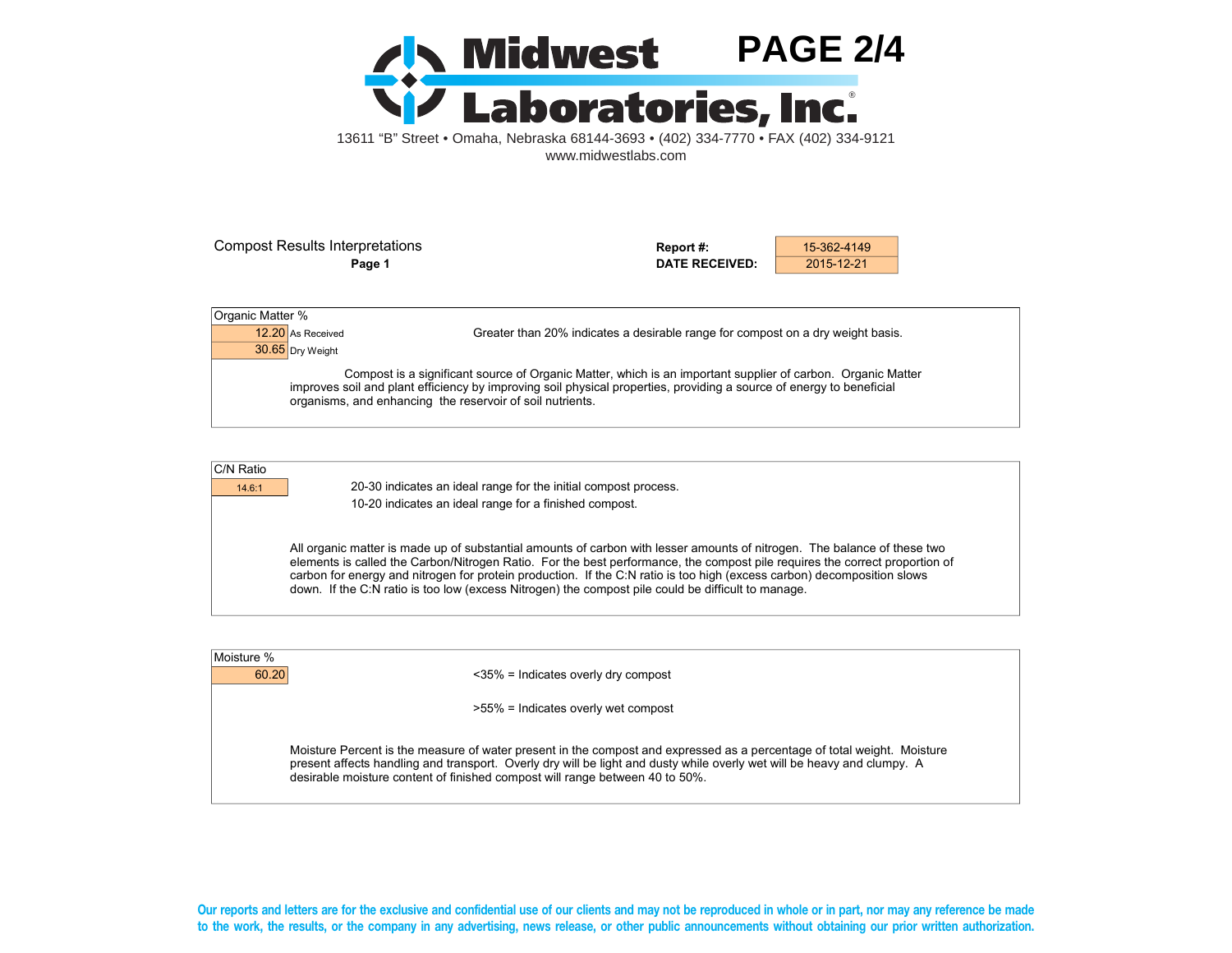

| <b>Compost Results Interpretations</b> | Report #:             | 15-362-4149 |
|----------------------------------------|-----------------------|-------------|
| Page 2                                 | <b>DATE RECEIVED:</b> | 2015-12-21  |

Conductivity or Soluble Salts measures the conductance of electrical current in a liquid compost slurry. Excessive soluble salt content in a compost can prevent or delay seed germination and proper root growth. Conductivity analysis is done on a 1:5 basis.

| Conductivity 1:5          |                                                                             |
|---------------------------|-----------------------------------------------------------------------------|
| 2.9                       |                                                                             |
| <b>Conductivity Level</b> | Interpretation                                                              |
| Greater than 10           | Very High nutrient content. Use for Ag Applications                         |
| $5 - 10$                  | High nutrient content. Use for Ag Applications                              |
| $3 - 5$                   | Higher than desirable for salt sensitive plants, some loss of vigor         |
| $0.6 - 3$                 | Desirable range for most plants                                             |
| $0.3 - 0.6$               | Ideal range for greenhouse growth media                                     |
| $0.0 - 0.3$               | Very Low: Indicates very low nutrient status: plants may show deficiencies. |